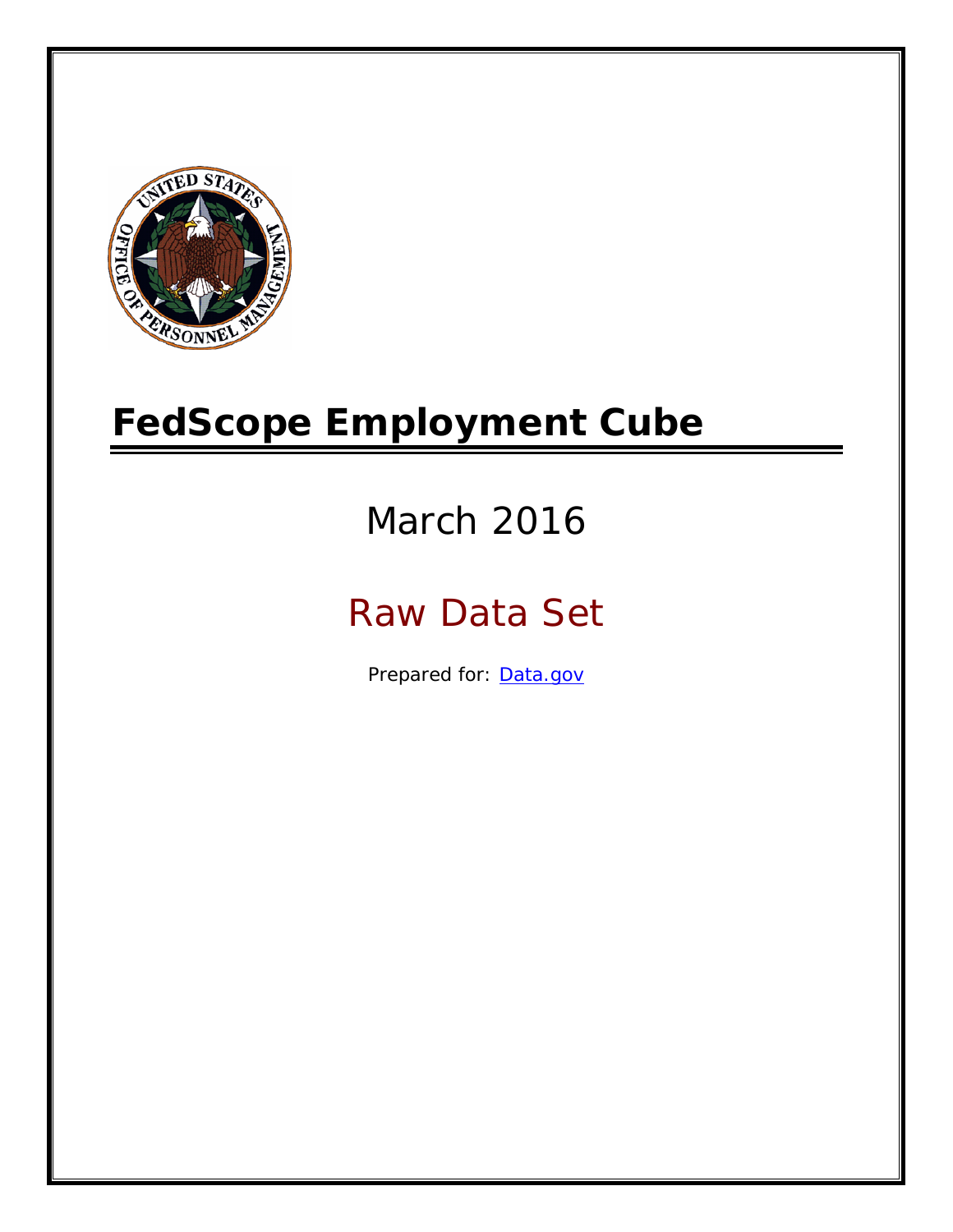

# **Table of Contents**

| $\mathbf{1}$   | <b>OVERVIEW</b>                                | 3              |
|----------------|------------------------------------------------|----------------|
| 1.1            | Purpose                                        | 3              |
| 1.2            | <b>Scope</b>                                   | 3              |
| $\overline{2}$ | <b>RAW DATA SET FILE</b>                       | 3              |
| 2.1            | <b>FACTDATA</b>                                | 3              |
| 3              | <b>DIMENSION TRANSLATIONS FILES</b>            | 5              |
| 3.1            | Agency                                         | 5              |
| 3.2            | Location                                       | 6              |
| 3.3            | Age                                            | 6              |
| 3.4            | <b>Education Level</b>                         | $\overline{7}$ |
| 3.5            | General Schedule & Equivalent Grade            | 8              |
| 3.6            | <b>Length of Service</b>                       | 8              |
| 3.7            | Occupation                                     | 9              |
| 3.8            | <b>Occupation Category</b>                     | 9              |
| 3.9            | Pay Plan & Grade                               | 10             |
| 3.10           | <b>Salary Level</b>                            | 10             |
|                | 3.11 STEM Occupations                          | 11             |
|                | 3.12 Supervisory Status                        | 11             |
|                | 3.13 Type of Appointment                       | 12             |
|                | 3.14 Work Schedule                             | 12             |
| 3.15           | <b>Work Status</b>                             | 13             |
|                | 3.16 Date                                      | 13             |
|                | 3.17 Employment                                | 14             |
|                | 3.18 Average Salary                            | 14             |
|                | 3.19 Average Length of Service                 | 14             |
| 4              | <b>DATA DEFINITIONS</b>                        | 15             |
| 4.1            | Agency                                         | 15             |
| 4.2            | Location                                       | 15             |
| 4.3            | Age                                            | 15             |
| 4.4            | <b>Education Level</b>                         | 15             |
| 4.5            | <b>General Schedule &amp; Equivalent Grade</b> | 15             |
| 4.6            | <b>Length of Service</b>                       | 15             |
| 4.7            | Occupation                                     | 15             |
| 4.8            | <b>Occupation Category</b>                     | 15             |
| 4.9            | Pay Plan & Grade                               | 16             |
| 4.10           | <b>Salary Level</b>                            | 16             |
| 4.11           | <b>STEM Occupations</b>                        | 16             |
| 4.12           | <b>Supervisory Status</b>                      | 16             |
| 4.13           | <b>Type of Appointment</b>                     | 16             |
| 4.14           | <b>Work Schedule</b>                           | 16             |

**Source**: FedScope (https://www.fedscope.opm.gov/) 1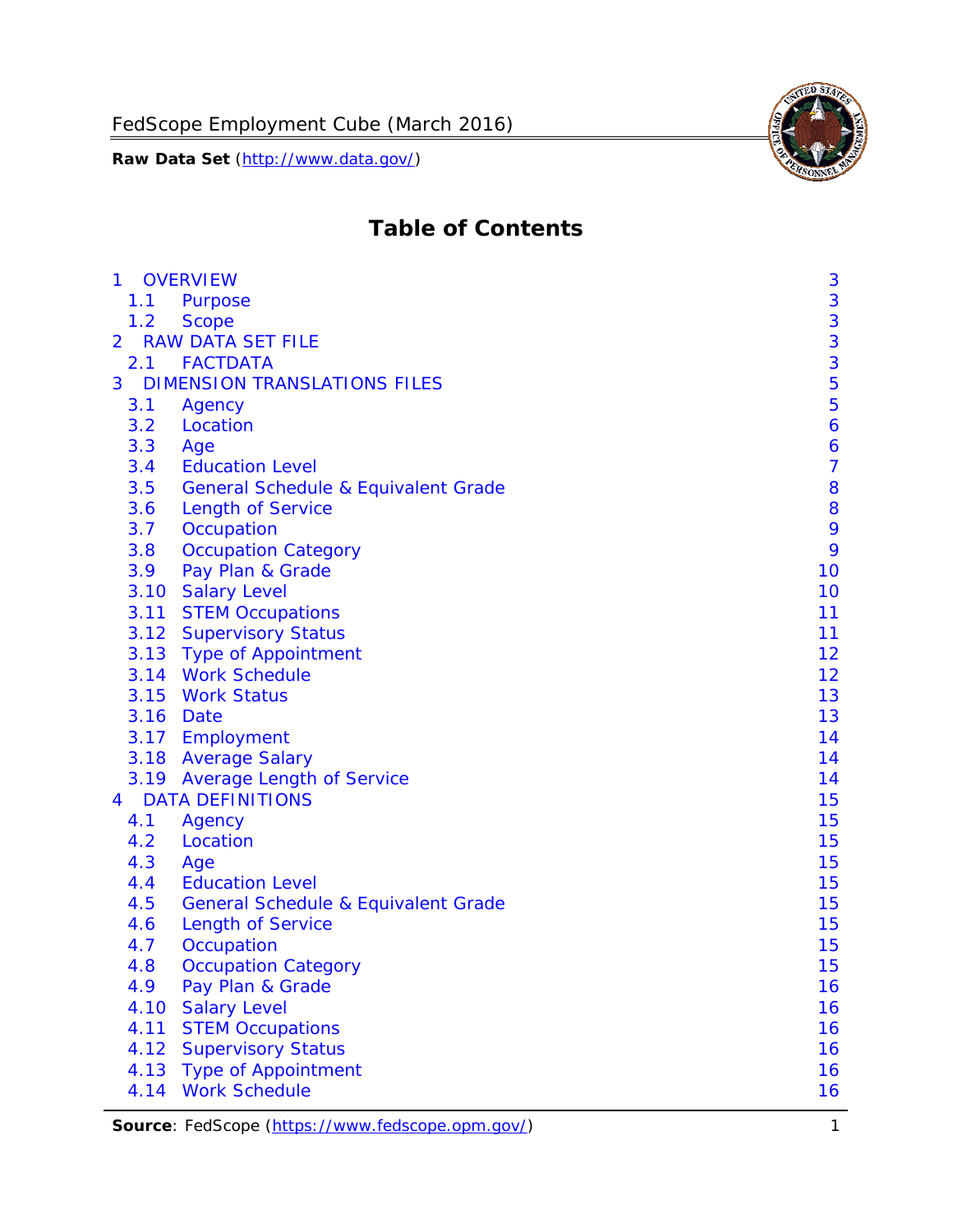FedScope Employment Cube (March 2016)

**Raw Data Set** (http://www.data.gov/)

|     | 4.15 Work Status                                    | 16 |
|-----|-----------------------------------------------------|----|
|     | 4.16 Date                                           | 16 |
|     | 4.17 Employment                                     | 17 |
|     | 4.18 Average Salary                                 | 17 |
|     | 4.19 Average Length of Service                      | 17 |
|     | 5 APPENDIX                                          | 18 |
| 5.1 | SAS Program to Read Raw Data Sets for Data Analysis | 18 |
| 5.2 | <b>FedScope General Public Web Site</b>             | 18 |

# **Listing of Tables**

| Table 2.1: FACTDATA.TXT Record Layout   | 4  |
|-----------------------------------------|----|
| Table 3.1: DTagy.txt Record Layout      | 5  |
| Table 3.2: DTloc.txt Record Layout      | 6  |
| Table 3.3: DTagelvl.txt Record Layout   | 6  |
| Table 3.4: DTedlvl.txt Record Layout    | 7  |
| Table 3.5: DTgsegrd.txt Record Layout   | 8  |
| Table 3.6: DTIoslyl.txt Record Layout   | 8  |
| Table 3.7: DTocc.txt Record Layout      | 9  |
| Table 3.8: DTpatco.txt Record Layout    | 9  |
| Table 3.9: DTppgrd.txt Record Layout    | 10 |
| Table 3.10: DTsallvl.txt Record Layout  | 10 |
| Table 3.11: DTstemocc.txt Record Layout | 11 |
| Table 3.12: DTsuper.txt Record Layout   | 11 |
| Table 3.13: DTtoa.txt Record Layout     | 12 |
| Table 3.14: DTwrksch.txt Record Layout  | 12 |
| Table 3.15: DTwkstat.txt Record Layout  | 13 |
| Table 3.16: DTdate.txt Record Layout    | 13 |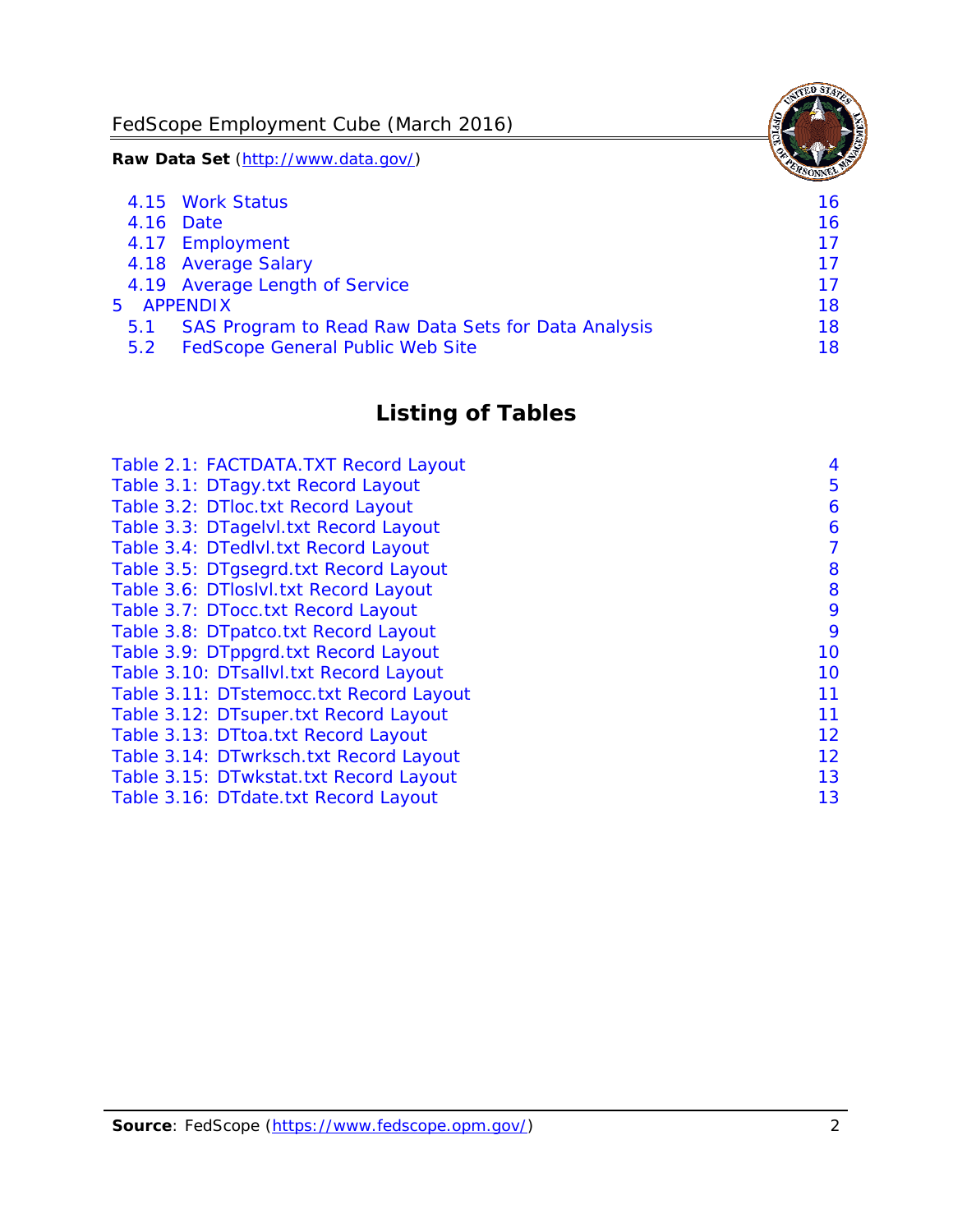

# <span id="page-3-0"></span>**1 OVERVIEW**

#### *1.1 Purpose*

<span id="page-3-1"></span>The purpose of this raw data set is to increase public access to high value, machine readable datasets generated by the U.S. Office of Personnel Management. The FedScope Employment Cube data sets are available via [Data.gov](http://www.data.gov/).

#### <span id="page-3-2"></span>*1.2 Scope*

The scope of this raw data set includes data elements used in the creation of the FedScope Employment Cube [\(https://www.fedscope.opm.gov/\)](https://www.fedscope.opm.gov/). **NOTE**: Starting in FY 2010, the OPM Statistical Data Mart (SDM) is the source for all FedScope data. The SDM is processed data from the Enterprise Human Resources Integration (EHRI) data warehouse. Data is processed on a quarterly basis (i.e. March, June, September and December).

# <span id="page-3-3"></span>**2 RAW DATA SET FILE**

# <span id="page-3-4"></span>*2.1 FACTDATA*

This "**delimited**" (comma separated value (**CSV**)) raw data set provides employee population data as of March 2016. Each column value is separated by a "**comma**" from the next column's value and each row starts a new record. Each record contains 20 data elements. The record layout for FACTDATA.TXT is depicted in [Table 2.1](#page-4-1) below: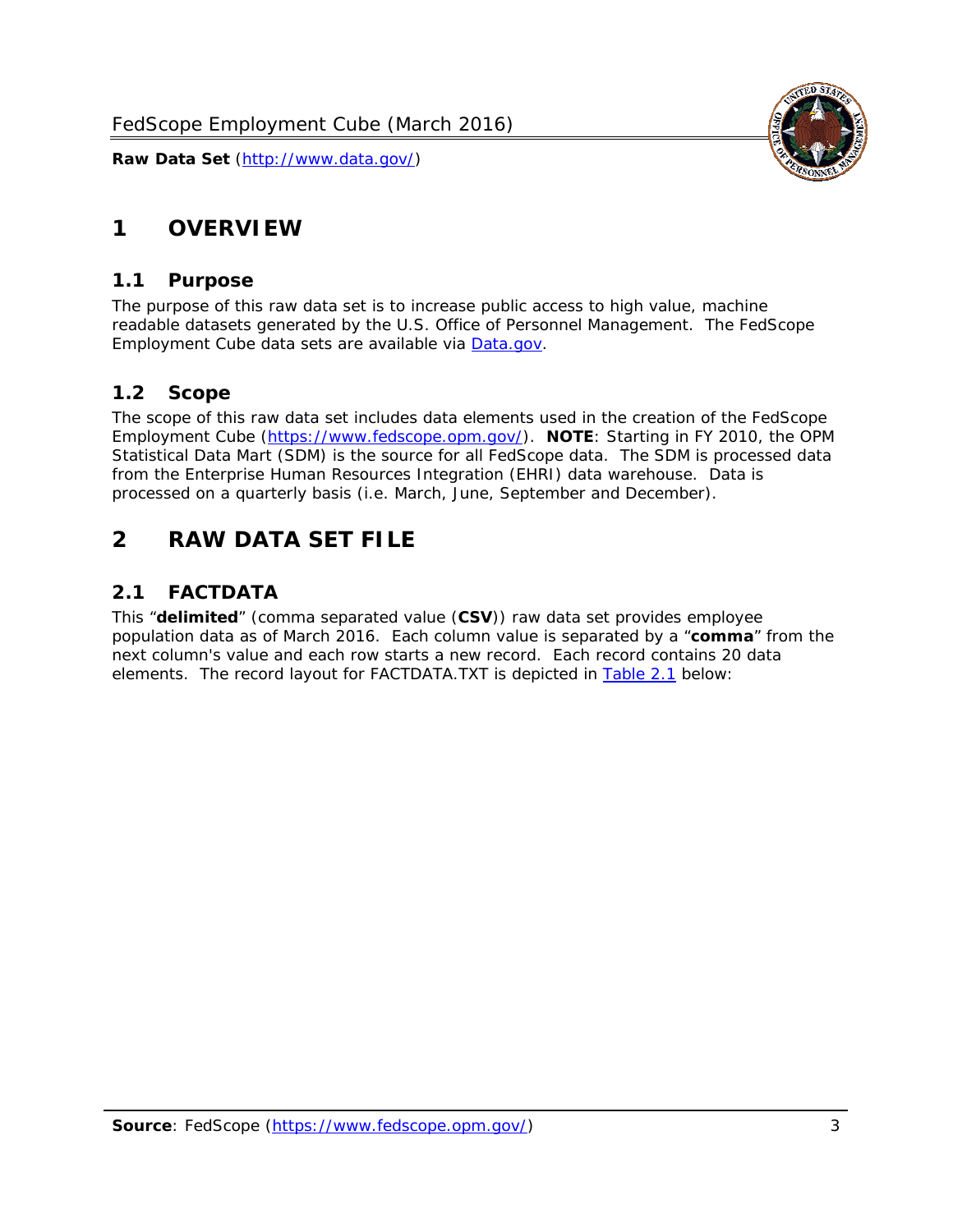

<span id="page-4-1"></span><span id="page-4-0"></span>

| Data<br><b>Column</b> | <b>DATA ELEMENT NAME</b>            | <b>CSV</b><br><b>Column</b><br><b>Name</b> | <b>CSV</b><br><b>Column</b><br><b>Format</b> |
|-----------------------|-------------------------------------|--------------------------------------------|----------------------------------------------|
| 1                     | Agency                              | <b>AGYSUB</b>                              | <b>TEXT</b>                                  |
| $\overline{2}$        | Location                            | <b>LOC</b>                                 | TEXT                                         |
| 3                     | Age                                 | <b>AGELVL</b>                              | <b>TEXT</b>                                  |
| 4                     | <b>Education Level</b>              | <b>EDLVL</b>                               | <b>TEXT</b>                                  |
| 5                     | General Schedule & Equivalent Grade | <b>GSEGRD</b>                              | <b>TEXT</b>                                  |
| 6                     | Length of Service                   | <b>LOSLVL</b>                              | <b>TEXT</b>                                  |
| 7                     | Occupation                          | <b>OCC</b>                                 | <b>TEXT</b>                                  |
| 8                     | Occupation Category                 | <b>PATCO</b>                               | <b>TEXT</b>                                  |
| 9                     | Pay Plan & Grade                    | <b>PPGRD</b>                               | <b>TEXT</b>                                  |
| 10                    | Salary Level                        | <b>SALLVL</b>                              | TEXT                                         |
| 11                    | <b>STEM Occupations</b>             | <b>STEMOCC</b>                             | TEXT                                         |
| 12                    | <b>Supervisory Status</b>           | <b>SUPERVIS</b>                            | <b>TEXT</b>                                  |
| 13                    | Type of Appointment                 | <b>TOA</b>                                 | TEXT                                         |
| 14                    | Work Schedule                       | <b>WORKSCH</b>                             | <b>TEXT</b>                                  |
| 15                    | Work Status                         | <b>WORKSTAT</b>                            | TEXT                                         |
| 16                    | Date (e.g. 201603)                  | <b>DATECODE</b>                            | <b>TEXT</b>                                  |
| 17                    | Employment                          | <b>EMPLOYMENT</b>                          | <b>NUMERIC</b>                               |
| 18                    | Average Salary                      | <b>SALARY</b>                              | <b>NUMERIC</b>                               |
| 19                    | Average Length of Service           | LOS                                        | <b>NUMERIC</b>                               |
|                       | <b>Total Records: 2,067,643</b>     |                                            |                                              |

#### **Table 2.1: FACTDATA.TXT Record Layout**

**NOTE**: If importing this table (data set) into Excel, change the "column data format" for columns 1-17 from "General" to "Text". Columns 18-20 can be imported as "General" data format. In Excel, the "General" data format converts numeric values to numbers. Columns 1-17 are TEXT fields; Columns 18-20 are NUMERIC fields.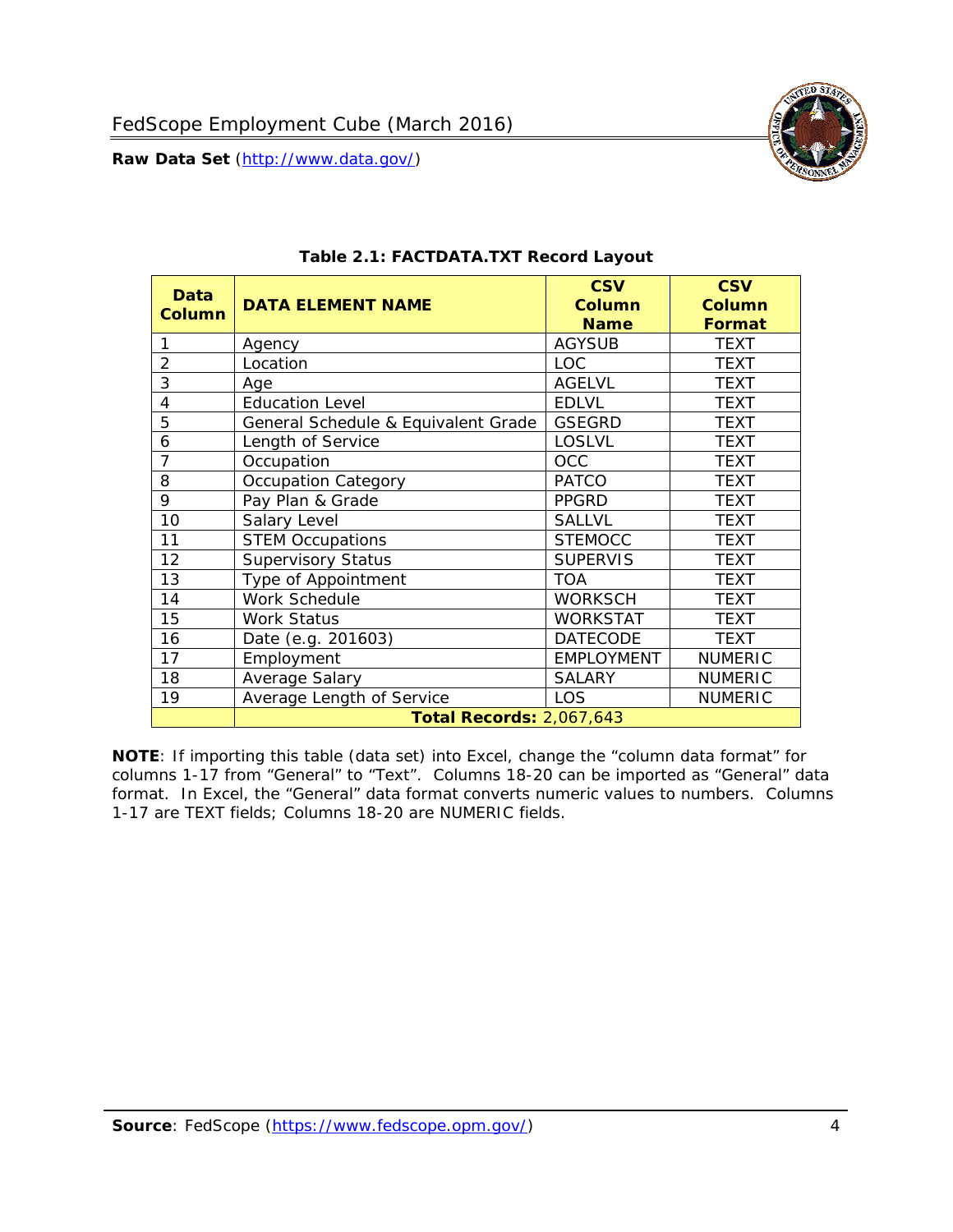

# <span id="page-5-0"></span>**3 DIMENSION TRANSLATIONS FILES**

#### <span id="page-5-1"></span>*3.1 Agency*

<span id="page-5-3"></span><span id="page-5-2"></span>This "**delimited**" (comma separated value (**CSV**)) data file provides translations for the agency data element contained in the employee population data file (FACTDATA.TXT). See [Table 2.1.](#page-4-1) Each column value is separated by a "**comma**" from the next column's value and each row starts a new record. Each record contains 6 data elements. The record layout for DTagy.txt is depicted in **Table 3.1** below:

| Data<br>Column            | <b>DATA ELEMENT NAME</b>       | <b>CSV</b><br><b>Column</b><br><b>Name</b> | <b>CSV</b><br>Column<br><b>Format</b> |
|---------------------------|--------------------------------|--------------------------------------------|---------------------------------------|
|                           | Agency Type                    | <b>AGYTYP</b>                              | <b>TEXT</b>                           |
| 2                         | <b>Agency Type Translation</b> | <b>AGYTYPT</b>                             | <b>TEXT</b>                           |
| 3                         | Agency                         | AGY                                        | <b>TEXT</b>                           |
| 4                         | <b>Agency Translation</b>      | <b>AGYT</b>                                | <b>TEXT</b>                           |
| 5                         | Agency Sub element             | <b>AGYSUB</b>                              | <b>TEXT</b>                           |
| 6                         | Agency Sub element Translation | <b>AGYSUBT</b>                             | <b>TEXT</b>                           |
| <b>Total Records: 529</b> |                                |                                            |                                       |

#### **Table 3.1: DTagy.txt Record Layout**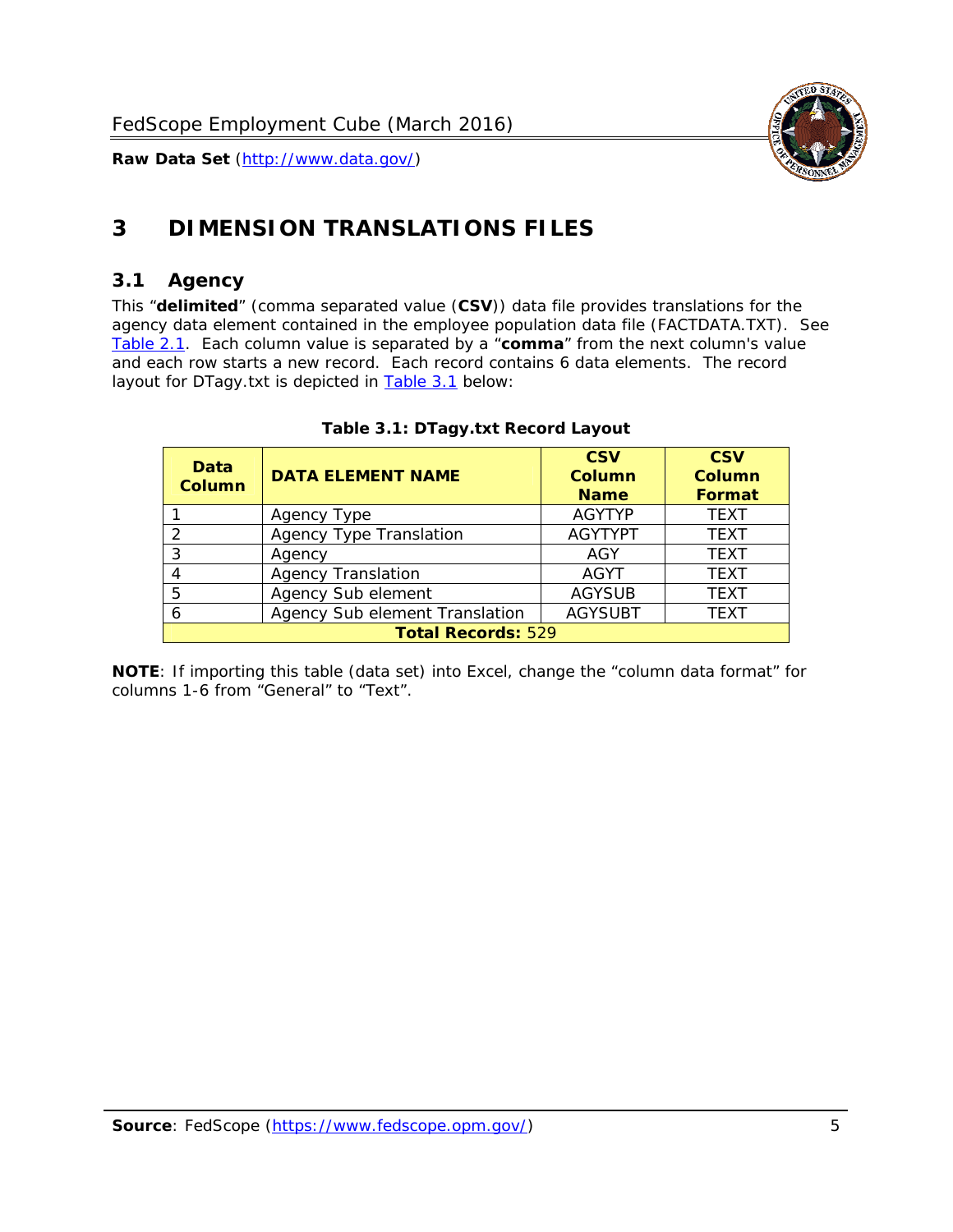

## <span id="page-6-0"></span>*3.2 Location*

<span id="page-6-4"></span><span id="page-6-2"></span>This "**delimited**" (comma separated value (**CSV**)) data file provides translations for the location data element contained in the employee population data file (FACTDATA.TXT). See [Table 2.1.](#page-4-1) Each column value is separated by a "**comma**" from the next column's value and each row starts a new record. Each record contains 4 data elements. The record layout for DTloc.txt is depicted in [Table 3.2](#page-6-4) below:

| Data<br><b>Column</b>     | <b>DATA ELEMENT NAME</b>         | <b>CSV</b><br>Column<br><b>Name</b> | <b>CSV</b><br><b>Column</b><br><b>Format</b> |
|---------------------------|----------------------------------|-------------------------------------|----------------------------------------------|
|                           | Location Type                    | <b>LOCTYP</b>                       | <b>TEXT</b>                                  |
|                           | Location Type Translation        | <b>LOCTYPT</b>                      | <b>TFXT</b>                                  |
| ⌒                         | State/Country                    | LOC.                                | <b>TEXT</b>                                  |
|                           | <b>State/Country Translation</b> | LOCT                                | <b>TFXT</b>                                  |
| <b>Total Records: 225</b> |                                  |                                     |                                              |

#### **Table 3.2: DTloc.txt Record Layout**

**NOTE**: If importing this table (data set) into Excel, change the "column data format" for columns 1-4 from "General" to "Text".

#### <span id="page-6-1"></span>*3.3 Age*

<span id="page-6-5"></span><span id="page-6-3"></span>This "**delimited**" (comma separated value (**CSV**)) data file provides translations for the age data element contained in the employee population data file (FACTDATA.TXT). See [Table](#page-4-1) [2.1](#page-4-1). Each column value is separated by a "**comma**" from the next column's value and each row starts a new record. Each record contains 2 data elements. The record layout for DTagelvl.txt is depicted in **[Table 3.3](#page-6-5)** below:

| Data<br><b>Column</b>    | <b>DATA ELEMENT NAME</b> | <b>CSV</b><br>Column<br><b>Name</b> | <b>CSV</b><br>Column<br><b>Format</b> |
|--------------------------|--------------------------|-------------------------------------|---------------------------------------|
|                          | Aae                      | AGFI VI                             | TFXT                                  |
|                          | Age Translation          | AGFI VI T                           | TFXT                                  |
| <b>Total Records: 12</b> |                          |                                     |                                       |

#### **Table 3.3: DTagelvl.txt Record Layout**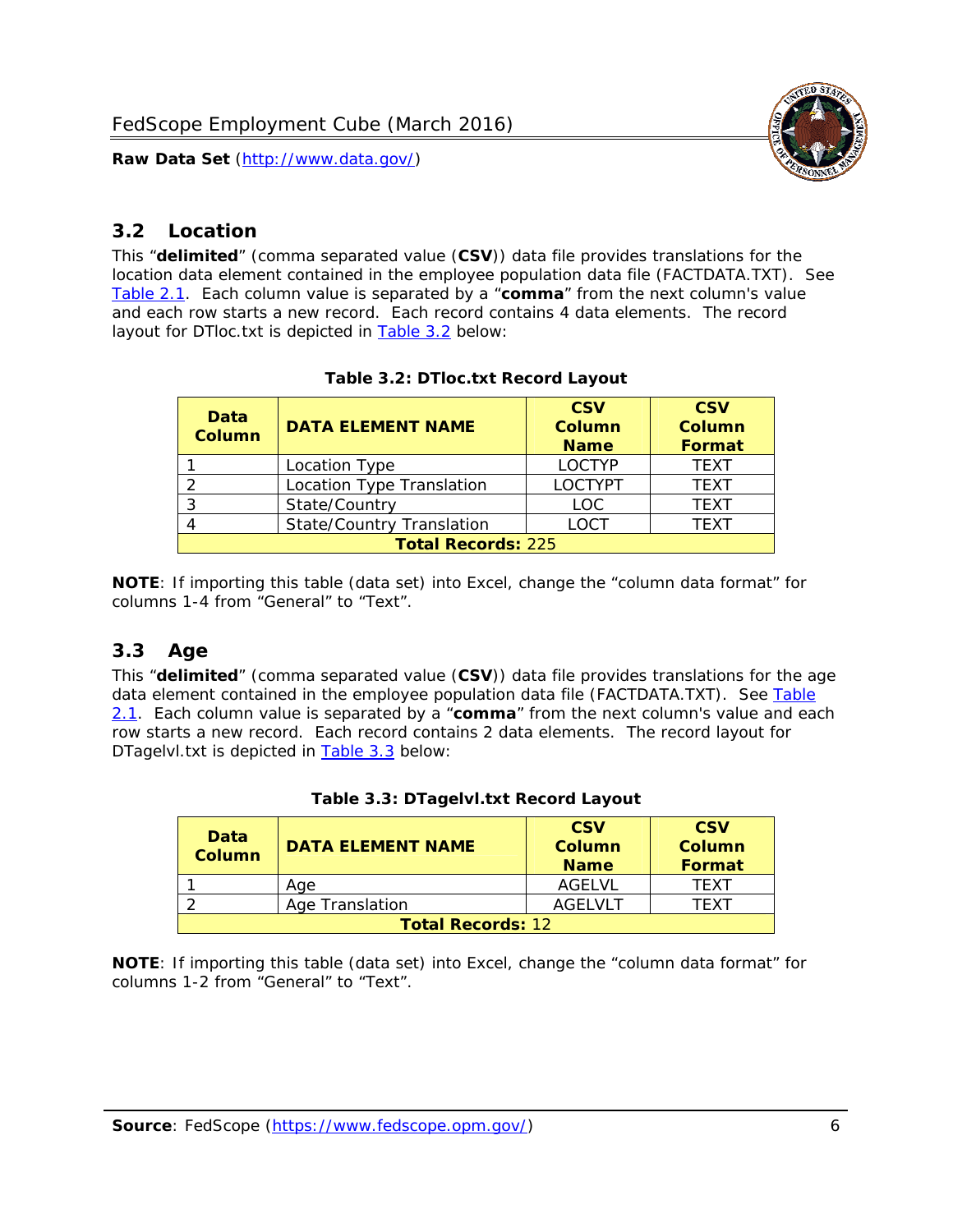

## <span id="page-7-0"></span>*3.4 Education Level*

<span id="page-7-2"></span><span id="page-7-1"></span>This "**delimited**" (comma separated value (**CSV**)) data file provides translations for the education level data element contained in the employee population data file (FACTDATA.TXT). See [Table 2.1](#page-4-1). Each column value is separated by a "**comma**" from the next column's value and each row starts a new record. Each record contains 4 data elements. The record layout for DTedlvl.txt is depicted in [Table 3.4](#page-7-2) below:

| Data<br><b>Column</b>    | <b>DATA ELEMENT NAME</b>           | <b>CSV</b><br><b>Column</b><br><b>Name</b> | <b>CSV</b><br><b>Column</b><br><b>Format</b> |
|--------------------------|------------------------------------|--------------------------------------------|----------------------------------------------|
|                          | <b>Education Level Type</b>        | <b>EDLVLTYP</b>                            | <b>TEXT</b>                                  |
|                          | Education Level Type Translation   | <b>EDLVLTYPT</b>                           | <b>TEXT</b>                                  |
|                          | <b>Education Level</b>             | <b>EDLVL</b>                               | <b>TEXT</b>                                  |
|                          | <b>Education Level Translation</b> | <b>EDLVLT</b>                              | <b>TEXT</b>                                  |
| <b>Total Records: 24</b> |                                    |                                            |                                              |

#### **Table 3.4: DTedlvl.txt Record Layout**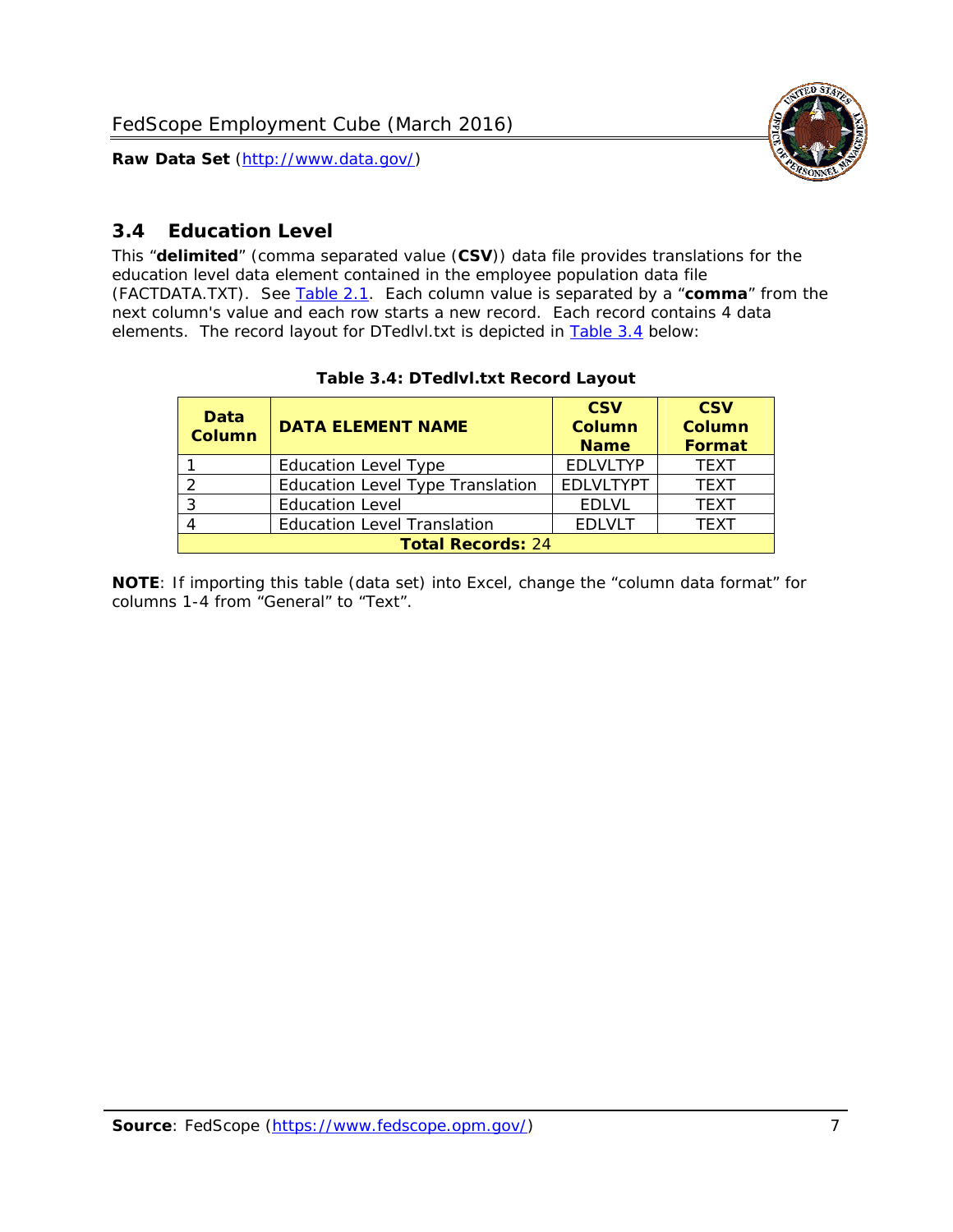

## <span id="page-8-0"></span>*3.5 General Schedule & Equivalent Grade*

This "**delimited**" (comma separated value (**CSV**)) data file provides translations for the general schedule & equivalent grade data element contained in the employee population data file (FACTDATA.TXT). See [Table 2.1](#page-4-1). Each column value is separated by a "**comma**" from the next column's value and each row starts a new record. Each record contains 1 data element. The record layout for DTgsegrd.txt is depicted in [Table 3.5](#page-8-4) below:

#### **Table 3.5: DTgsegrd.txt Record Layout**

<span id="page-8-4"></span><span id="page-8-2"></span>

| Data<br>Column           | DATA FI FMFNT NAMF                  | <b>CSV</b><br>Column<br><b>Name</b> | <b>CSV</b><br>Column<br>Format |
|--------------------------|-------------------------------------|-------------------------------------|--------------------------------|
|                          | General Schedule & Equivalent Grade | GSEGRD                              | TFXT                           |
| <b>Total Records: 17</b> |                                     |                                     |                                |

**NOTE**: If importing this table (data set) into Excel, change the "column data format" for column 1-from "General" to "Text".

#### <span id="page-8-1"></span>*3.6 Length of Service*

<span id="page-8-5"></span>This "**delimited**" (comma separated value (**CSV**)) data file provides translations for the length of service data element contained in the employee population data file (FACTDATA.TXT). See [Table 2.1](#page-4-1). Each column value is separated by a "**comma**" from the next column's value and each row starts a new record. Each record contains 2 data elements. The record layout for DTloslvl.txt is depicted in [Table 3.6](#page-8-5) below:

<span id="page-8-3"></span>

| Data<br><b>Column</b>    | <b>DATA ELEMENT NAME</b>      | <b>CSV</b><br><b>Column</b><br><b>Name</b> | <b>CSV</b><br>Column<br>Format |
|--------------------------|-------------------------------|--------------------------------------------|--------------------------------|
|                          | Length of Service             | LOSLVL                                     | TFXT                           |
|                          | Length of Service Translation | LOSI VLT                                   | TFXT                           |
| <b>Total Records: 11</b> |                               |                                            |                                |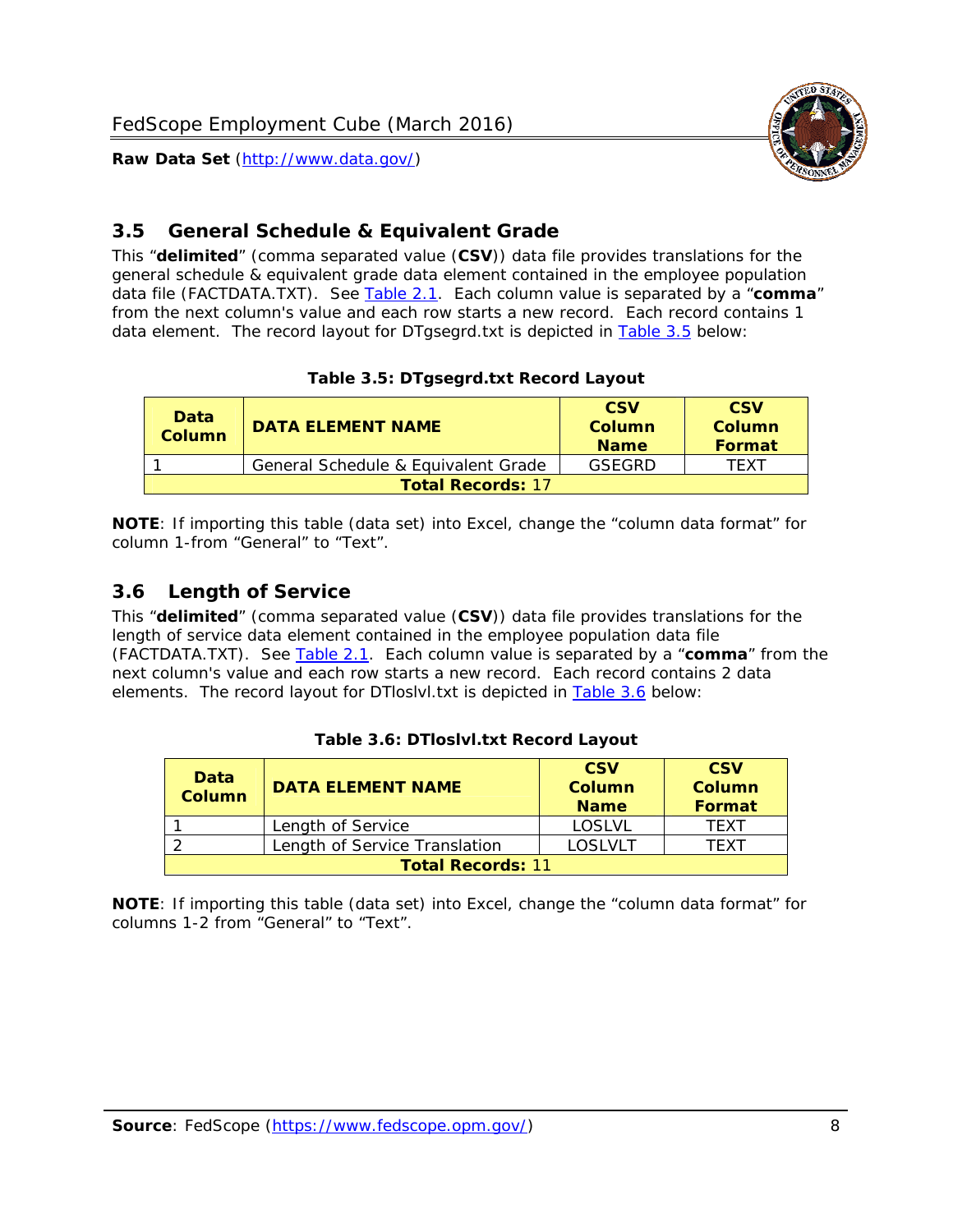

#### <span id="page-9-0"></span>*3.7 Occupation*

<span id="page-9-4"></span>This "**delimited**" (comma separated value (**CSV**)) data file provides translations for the occupation data element contained in the employee population data file (FACTDATA.TXT). See [Table 2.1](#page-4-1). Each column value is separated by a "**comma**" from the next column's value and each row starts a new record. Each record contains 6 data elements. The record layout for DTocc.txt is depicted in [Table 3.7](#page-9-4) below:

<span id="page-9-2"></span>

| Data<br><b>Column</b>     | <b>DATA ELEMENT NAME</b>             | <b>CSV</b><br>Column<br><b>Name</b> | <b>CSV</b><br><b>Column</b><br><b>Format</b> |
|---------------------------|--------------------------------------|-------------------------------------|----------------------------------------------|
|                           | Occupation Type                      | <b>OCCTYP</b>                       | <b>TEXT</b>                                  |
|                           | Occupation Type Translation          | <b>OCCTYPT</b>                      | <b>TEXT</b>                                  |
| ર                         | <b>Occupation Family</b>             | <b>OCCFAM</b>                       | <b>TEXT</b>                                  |
|                           | <b>Occupation Family Translation</b> | <b>OCCFAMT</b>                      | <b>TEXT</b>                                  |
| 5                         | Occupation                           | <b>OCC</b>                          | <b>TEXT</b>                                  |
|                           | <b>Occupation Translation</b>        | <b>OCCT</b>                         | <b>TEXT</b>                                  |
| <b>Total Records: 684</b> |                                      |                                     |                                              |

#### **Table 3.7: DTocc.txt Record Layout**

**NOTE**: If importing this table (data set) into Excel, change the "column data format" for columns 1-6 from "General" to "Text".

#### <span id="page-9-1"></span>*3.8 Occupation Category*

<span id="page-9-5"></span>This "**delimited**" (comma separated value (**CSV**)) data file provides translations for the occupation category data element contained in the employee population data file (FACTDATA.TXT). See [Table 2.1](#page-4-1). Each column value is separated by a "**comma**" from the next column's value and each row starts a new record. Each record contains 2 data elements. The record layout for DTpatco.txt is depicted in [Table 3.8](#page-9-5) below:

<span id="page-9-3"></span>

| Data<br><b>Column</b>   | <b>DATA ELEMENT NAME</b>        | <b>CSV</b><br>Column<br><b>Name</b> | <b>CSV</b><br>Column<br>Format |
|-------------------------|---------------------------------|-------------------------------------|--------------------------------|
|                         | <b>Occupation Category</b>      | <b>PATCO</b>                        | <b>TFXT</b>                    |
|                         | Occupation Category Translation | <b>PATCOT</b>                       | TFXT                           |
| <b>Total Records: 7</b> |                                 |                                     |                                |

|  |  | Table 3.8: DTpatco.txt Record Layout |
|--|--|--------------------------------------|
|--|--|--------------------------------------|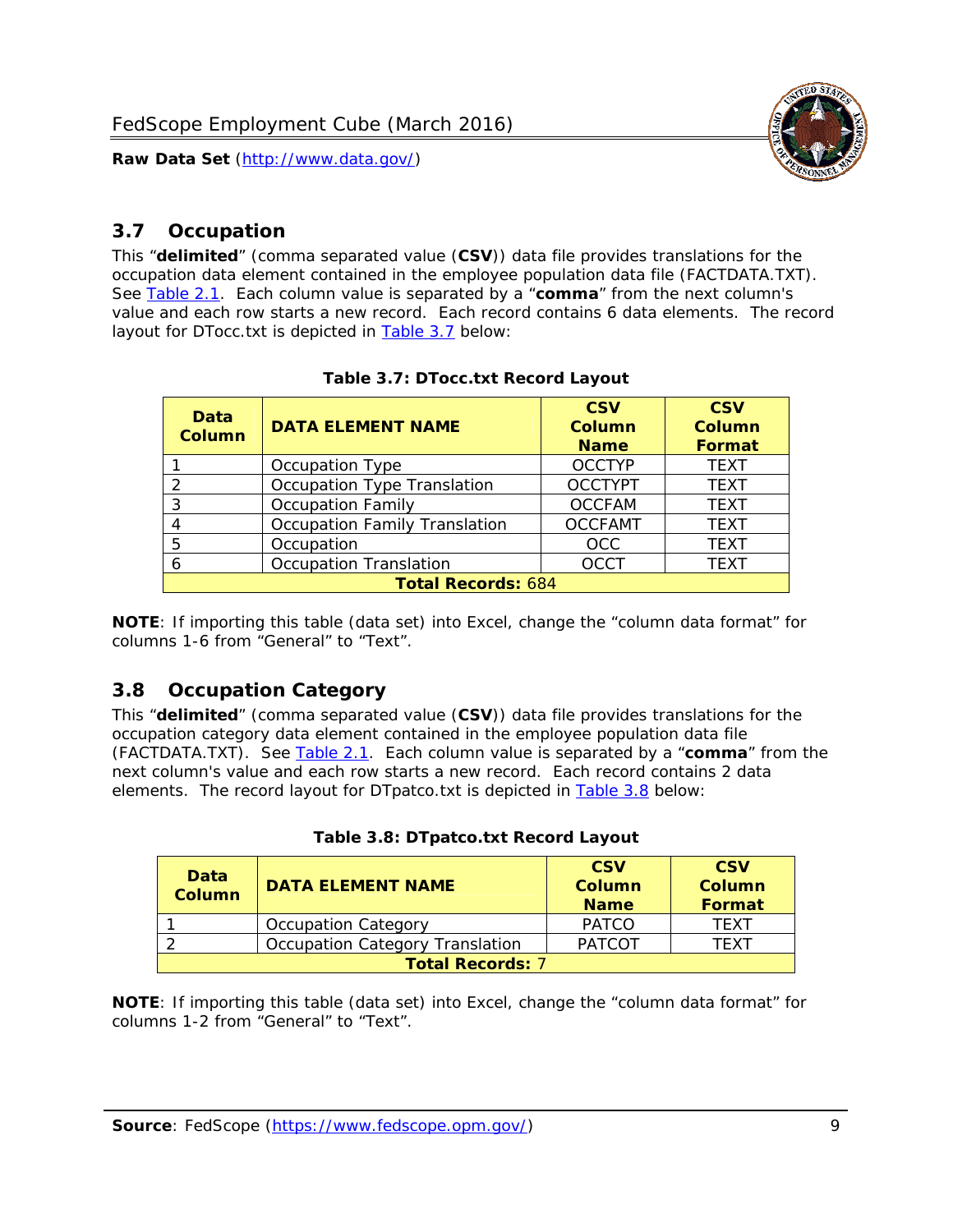

## <span id="page-10-0"></span>*3.9 Pay Plan & Grade*

<span id="page-10-4"></span>This "**delimited**" (comma separated value (**CSV**)) data file provides translations for the pay plan & grade data element contained in the employee population data file (FACTDATA.TXT). See [Table 2.1](#page-4-1). Each column value is separated by a "**comma**" from the next column's value and each row starts a new record. Each record contains 7 data elements. The record layout for DTppgrd.txt is depicted in **Table 3.9** below:

<span id="page-10-2"></span>

| Data<br><b>Column</b>       | <b>DATA ELEMENT NAME</b>   | <b>CSV</b><br>Column<br><b>Name</b> | <b>CSV</b><br>Column<br><b>Format</b> |
|-----------------------------|----------------------------|-------------------------------------|---------------------------------------|
|                             | Pay Plan Type              | <b>PPTYP</b>                        | <b>TEXT</b>                           |
| $\mathcal{P}$               | Pay Plan Type Translation  | <b>PPTYPT</b>                       | <b>TEXT</b>                           |
| 3                           | Pay Plan Group             | <b>PPGROUP</b>                      | <b>TEXT</b>                           |
|                             | Pay Plan Group Translation | <b>PPGROUPT</b>                     | <b>TEXT</b>                           |
| 5                           | Pay Plan                   | <b>PAYPLAN</b>                      | <b>TEXT</b>                           |
| 6                           | Pay Plan Translation       | PAYPLANT                            | <b>TEXT</b>                           |
|                             | Pay Plan & Grade           | <b>PPGRD</b>                        | <b>TEXT</b>                           |
| <b>Total Records: 1,018</b> |                            |                                     |                                       |

#### **Table 3.9: DTppgrd.txt Record Layout**

**NOTE**: If importing this table (data set) into Excel, change the "column data format" for columns 1-7 from "General" to "Text".

# <span id="page-10-1"></span>*3.10 Salary Level*

<span id="page-10-5"></span><span id="page-10-3"></span>This "**delimited**" (comma separated value (**CSV**)) data file provides translations for the salary level data element contained in the employee population data file (FACTDATA.TXT). See [Table 2.1](#page-4-1). Each column value is separated by a "**comma**" from the next column's value and each row starts a new record. Each record contains 2 data elements. The record layout for DTsallvl.txt is depicted in [Table 3.10](#page-10-5) below:

| <b>Data</b><br>Column    | <b>DATA ELEMENT NAME</b>        | <b>CSV</b><br>Column<br><b>Name</b> | <b>CSV</b><br>Column<br><b>Format</b> |
|--------------------------|---------------------------------|-------------------------------------|---------------------------------------|
|                          | Salary Level                    | <b>SALLVL</b>                       | TFXT                                  |
|                          | <b>Salary Level Translation</b> | SAI I VI T                          | TEXT                                  |
| <b>Total Records: 19</b> |                                 |                                     |                                       |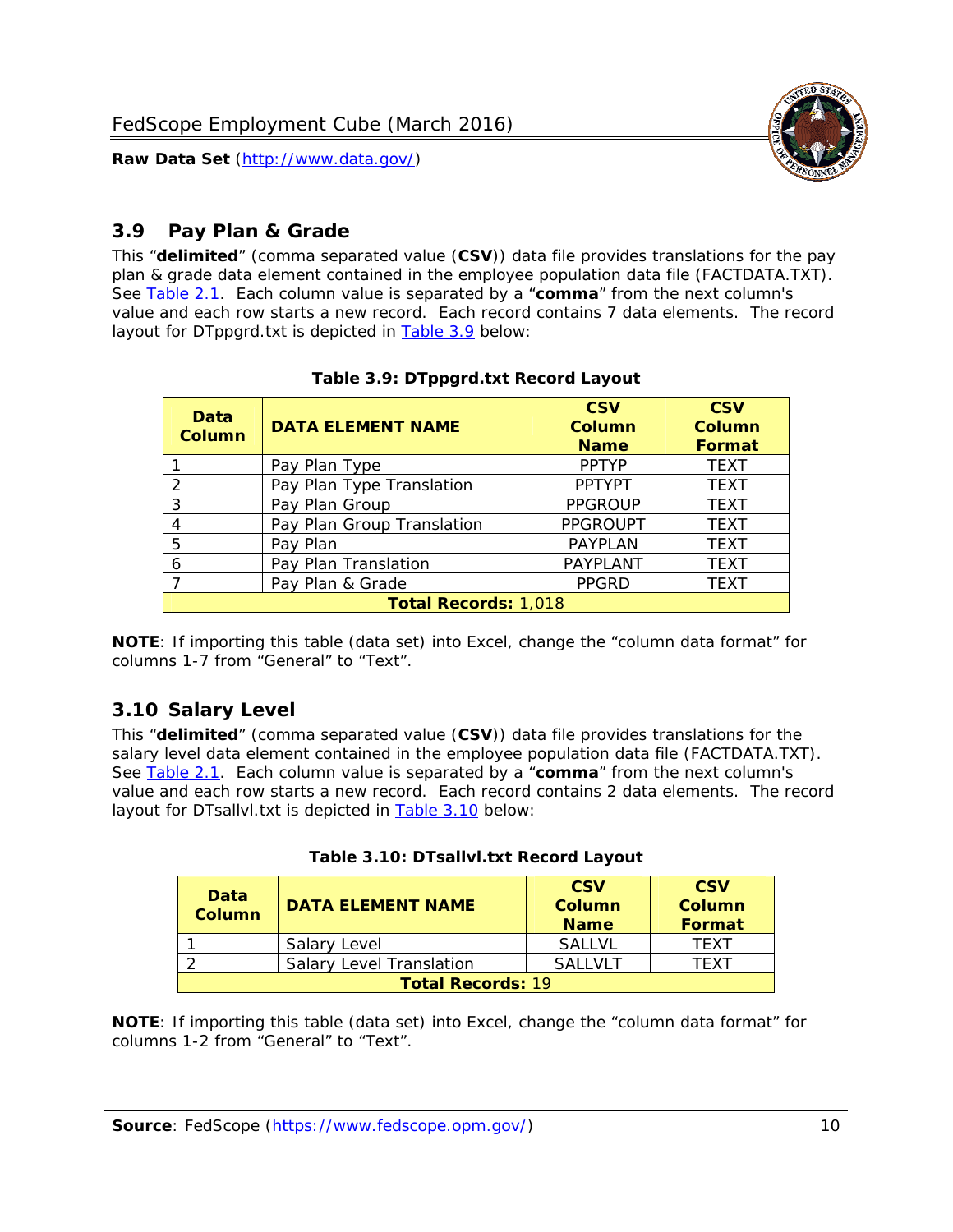

#### <span id="page-11-0"></span>*3.11 STEM Occupations*

<span id="page-11-4"></span>This "**delimited**" (comma separated value (**CSV**)) data file provides translations for the STEM occupations data element contained in the employee population data file (FACTDATA.TXT). See [Table 2.1](#page-4-1). Each column value is separated by a "**comma**" from the next column's value and each row starts a new record. Each record contains 6 data elements. The record layout for DTstemocc.txt is depicted in [Table 3.11](#page-11-4) below:

<span id="page-11-2"></span>

| <b>Data</b><br><b>Column</b> | <b>DATA ELEMENT NAME</b>                     | <b>CSV</b><br><b>Column</b><br><b>Name</b> | <b>CSV</b><br><b>Column</b><br>Format |
|------------------------------|----------------------------------------------|--------------------------------------------|---------------------------------------|
|                              | <b>STEM Occupation Aggregate</b>             | <b>STEMAGG</b>                             | <b>TEXT</b>                           |
|                              | <b>STEM Occupation Aggregate Translation</b> | <b>STEMAGGT</b>                            | <b>TEXT</b>                           |
| 3                            | <b>STEM Occupation Type</b>                  | <b>STEMTYP</b>                             | <b>TFXT</b>                           |
|                              | <b>STEM Occupation Type Translation</b>      | <b>STEMTYPT</b>                            | <b>TEXT</b>                           |
| 5                            | <b>STEM Occupation</b>                       | <b>STEMOCC</b>                             | <b>TEXT</b>                           |
|                              | <b>STEM Occupation Translation</b>           | <b>STEMOCCT</b>                            | <b>TEXT</b>                           |
| <b>Total Records: 69</b>     |                                              |                                            |                                       |

#### **Table 3.11: DTstemocc.txt Record Layout**

**NOTE**: If importing this table (data set) into Excel, change the "column data format" for columns 1-6 from "General" to "Text".

# <span id="page-11-1"></span>*3.12 Supervisory Status*

This "**delimited**" (comma separated value (**CSV**)) data file provides translations for the supervisory status data element contained in the employee population data file (FACTDATA.TXT). See [Table 2.1](#page-4-1). Each column value is separated by a "**comma**" from the next column's value and each row starts a new record. Each record contains 4 data elements. The record layout for DTsuper.txt is depicted in [Table 3.12](#page-11-5) below:

<span id="page-11-5"></span><span id="page-11-3"></span>

| Data<br><b>Column</b>   | <b>DATA ELEMENT NAME</b>              | <b>CSV</b><br>Column<br><b>Name</b> | <b>CSV</b><br><b>Column</b><br>Format |
|-------------------------|---------------------------------------|-------------------------------------|---------------------------------------|
|                         | <b>Supervisory Status Type</b>        | <b>SUPERTYP</b>                     | <b>TEXT</b>                           |
|                         | Supervisory Status Type Translation   | <b>SUPERTYPT</b>                    | <b>TEXT</b>                           |
|                         | <b>Supervisory Status</b>             | <b>SUPERVIS</b>                     | <b>TEXT</b>                           |
|                         | <b>Supervisory Status Translation</b> | <b>SUPERVIST</b>                    | <b>TEXT</b>                           |
| <b>Total Records: 7</b> |                                       |                                     |                                       |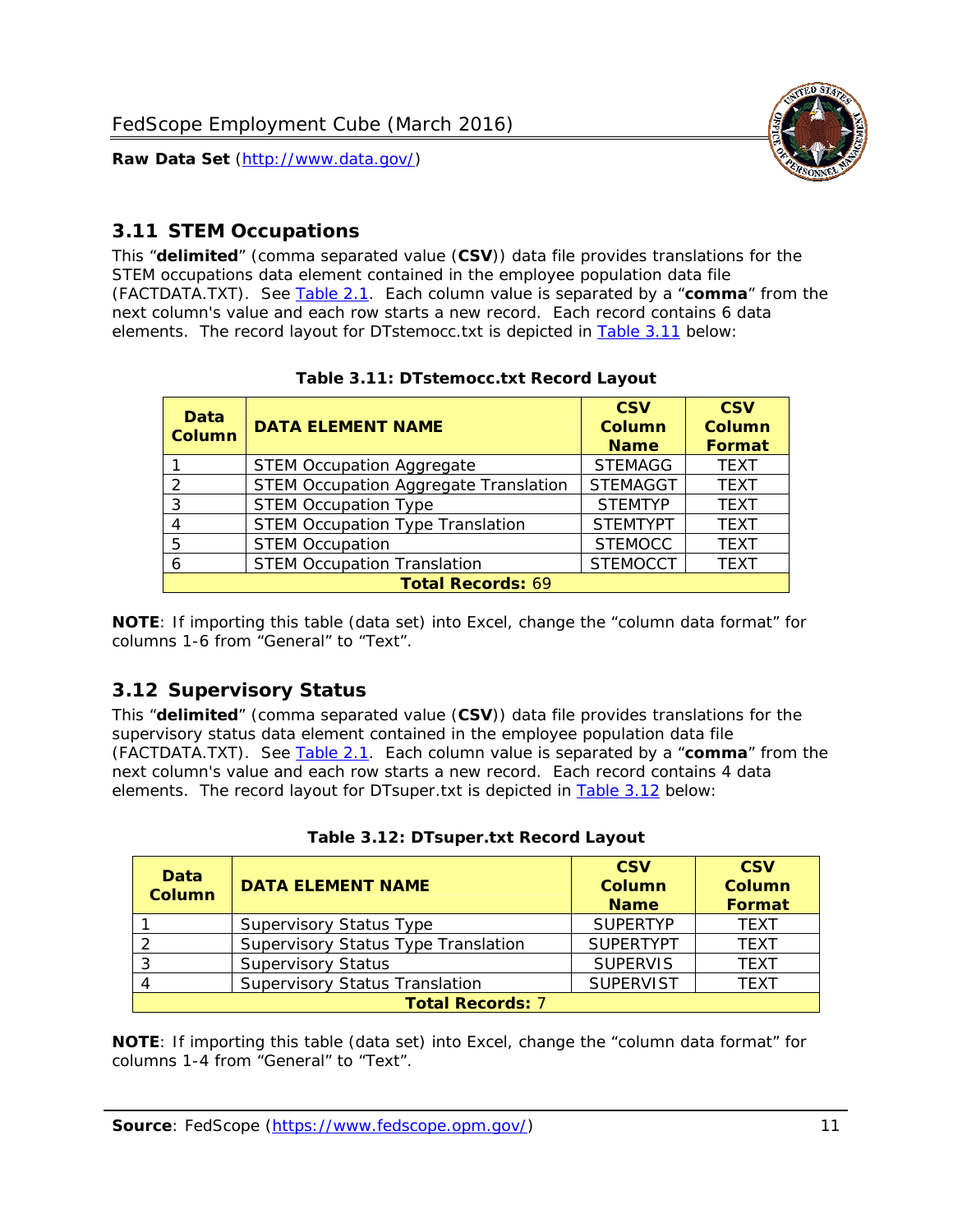

# <span id="page-12-0"></span>*3.13 Type of Appointment*

This "**delimited**" (comma separated value (**CSV**)) data file provides translations for the type of appointment data element contained in the employee population data file (FACTDATA.TXT). See [Table 2.1](#page-4-1). Each column value is separated by a "**comma**" from the next column's value and each row starts a new record. Each record contains 4 data elements. The record layout for DTtoa.txt is depicted in [Table 3.13](#page-12-4) below:

<span id="page-12-4"></span><span id="page-12-2"></span>

| Data<br><b>Column</b>    | <b>DATA ELEMENT NAME</b>             | <b>CSV</b><br><b>Column</b><br><b>Name</b> | <b>CSV</b><br><b>Column</b><br>Format |
|--------------------------|--------------------------------------|--------------------------------------------|---------------------------------------|
|                          | Type of Appointment Type             | <b>TOATYP</b>                              | <b>TEXT</b>                           |
|                          | Type of Appointment Type Translation | <b>TOATYPT</b>                             | <b>TEXT</b>                           |
|                          | Type of Appointment                  | TOA                                        | <b>TEXT</b>                           |
|                          | Type of Appointment Translation      | TOAT                                       | <b>TFXT</b>                           |
| <b>Total Records: 21</b> |                                      |                                            |                                       |

#### **Table 3.13: DTtoa.txt Record Layout**

**NOTE**: If importing this table (data set) into Excel, change the "column data format" for columns 1-4 from "General" to "Text".

#### <span id="page-12-1"></span>*3.14 Work Schedule*

<span id="page-12-5"></span>This "**delimited**" (comma separated value (**CSV**)) data file provides translations for the work schedule data element contained in the employee population data file (FACTDATA.TXT). See [Table 2.1](#page-4-1). Each column value is separated by a "**comma**" from the next column's value and each row starts a new record. Each record contains 4 data elements. The record layout for DTwrksch.txt is depicted in [Table 3.14](#page-12-5) below:

<span id="page-12-3"></span>

| Data<br>Column           | <b>DATA ELEMENT NAME</b>       | <b>CSV</b><br><b>Column</b><br><b>Name</b> | <b>CSV</b><br>Column<br><b>Format</b> |
|--------------------------|--------------------------------|--------------------------------------------|---------------------------------------|
|                          | Work Schedule Type             | <b>WSTYP</b>                               | <b>TEXT</b>                           |
| 2                        | Work Schedule Type Translation | <b>WSTYPT</b>                              | <b>TFXT</b>                           |
| 3                        | Work Schedule                  | <b>WORKSCH</b>                             | <b>TFXT</b>                           |
|                          | Work Schedule Translation      | <b>WORKSCHT</b>                            | <b>TFXT</b>                           |
| <b>Total Records: 12</b> |                                |                                            |                                       |

| Table 3.14: DTwrksch.txt Record Layout |
|----------------------------------------|
|----------------------------------------|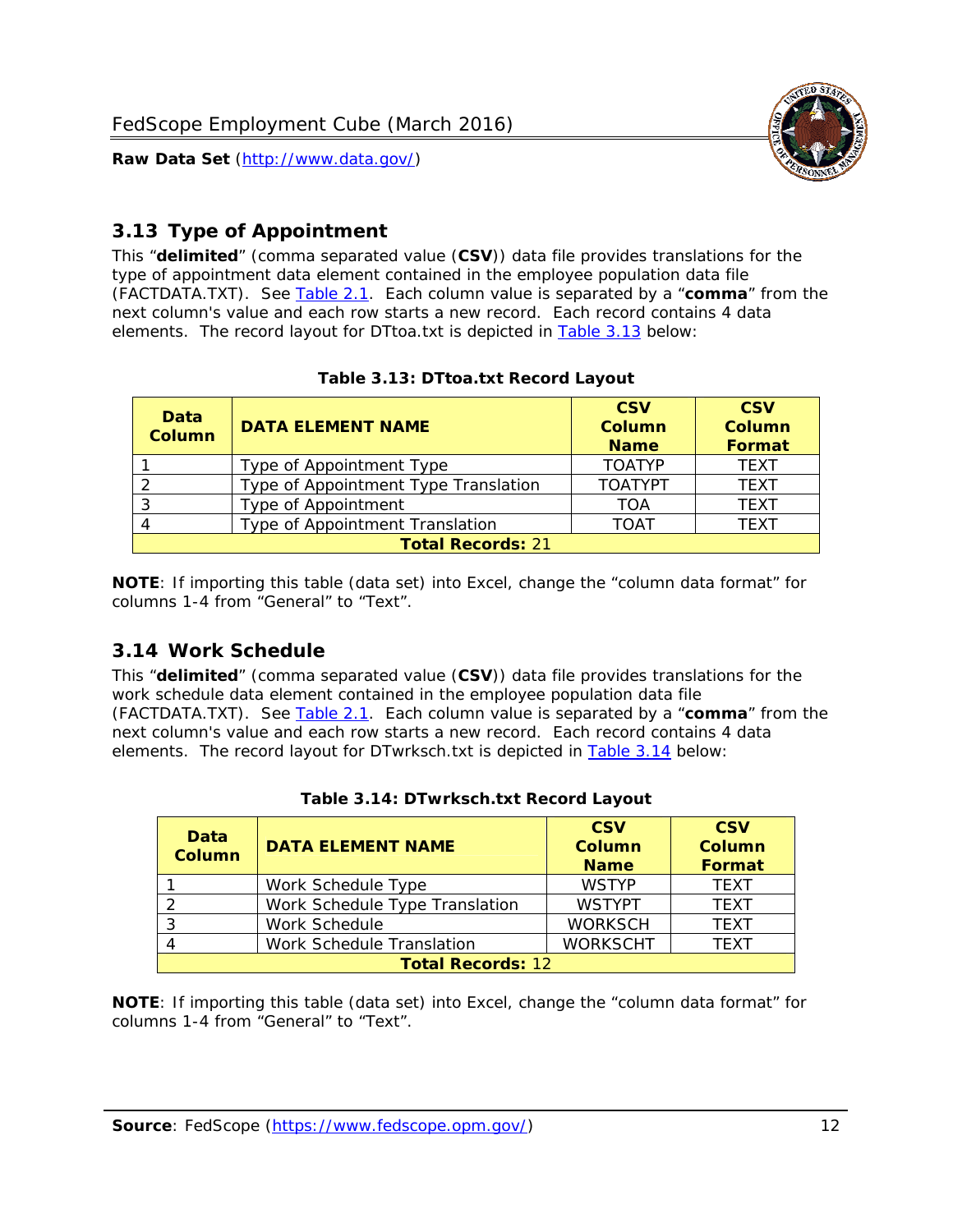

#### <span id="page-13-0"></span>*3.15 Work Status*

<span id="page-13-4"></span><span id="page-13-2"></span>This "**delimited**" (comma separated value (**CSV**)) data file provides translations for the work status data element contained in the employee population data file (FACTDATA.TXT). See [Table 2.1](#page-4-1). Each column value is separated by a "**comma**" from the next column's value and each row starts a new record. Each record contains 2 data elements. The record layout for DTwkstat.txt is depicted in [Table 3.15](#page-13-4) below:

| Data<br><b>Column</b>   | <b>DATA ELEMENT NAME</b>       | <b>CSV</b><br>Column<br><b>Name</b> | <b>CSV</b><br>Column<br>Format |
|-------------------------|--------------------------------|-------------------------------------|--------------------------------|
|                         | Work Status                    | <b>WORKSTAT</b>                     | TFXT                           |
|                         | <b>Work Status Translation</b> | <b>WORKSTATT</b>                    | TFXT                           |
| <b>Total Records: 2</b> |                                |                                     |                                |

#### **Table 3.15: DTwkstat.txt Record Layout**

**NOTE**: If importing this table (data set) into Excel, change the "column data format" for columns 1-2 from "General" to "Text".

#### <span id="page-13-1"></span>*3.16 Date*

<span id="page-13-5"></span><span id="page-13-3"></span>This "**delimited**" (comma separated value (**CSV**)) data file provides translations for the status file month date data element contained in the employee population data file (FACTDATA.TXT). See [Table 2.1](#page-4-1). Each column value is separated by a "**comma**" from the next column's value and each row starts a new record. Each record contains 2 data elements. The record layout for DTdate.txt is depicted in [Table 3.16](#page-13-5) below:

| Data<br><b>Column</b>   | <b>DATA ELEMENT NAME</b> | <b>CSV</b><br>Column<br><b>Name</b> | <b>CSV</b><br>Column<br><b>Format</b> |
|-------------------------|--------------------------|-------------------------------------|---------------------------------------|
|                         | File Date                | <b>DATECODE</b>                     | TFXT                                  |
|                         | File Date Translation    | <b>DATECODET</b>                    | TFXT                                  |
| <b>Total Records: 1</b> |                          |                                     |                                       |

**Table 3.16: DTdate.txt Record Layout**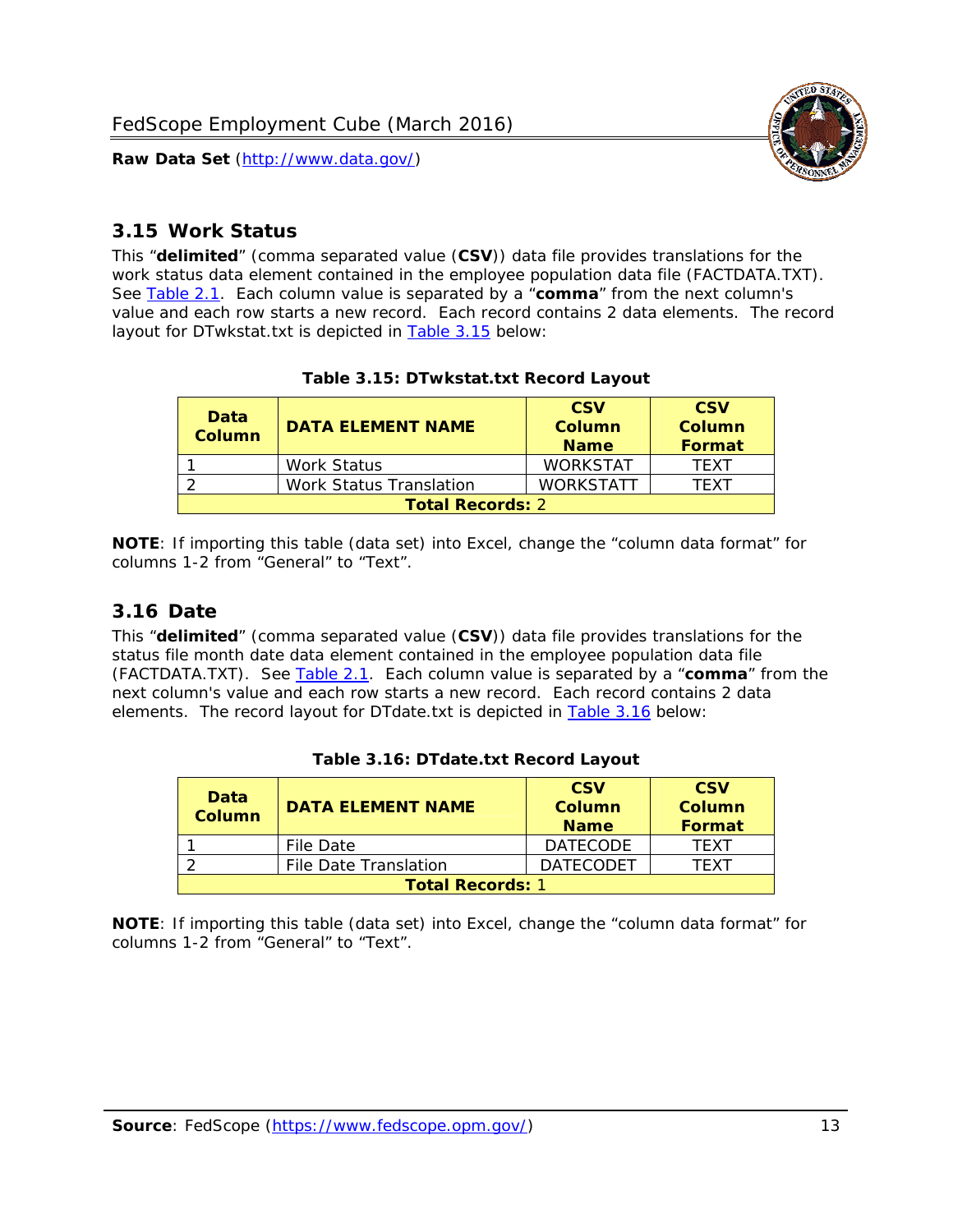<span id="page-14-0"></span>

There is no translation file for this data element. Every record in the employee population data file (FACTDATA.TXT) contains a value of "1" for this field. See Chapter [4.17](#page-16-8) for definition of **Employment**.

#### <span id="page-14-1"></span>*3.18 Average Salary*

There is no translation file for this data element. See Chapter [4.18](#page-17-1) for definition of [Average](#page-17-1) [Salary](#page-17-1) [Average Salary.](#page-17-1)

#### <span id="page-14-2"></span>*3.19 Average Length of Service*

There is no translation file for this data element. See Chapter [4.19](#page-17-2) for definition of [Average](#page-17-2) Length of Service

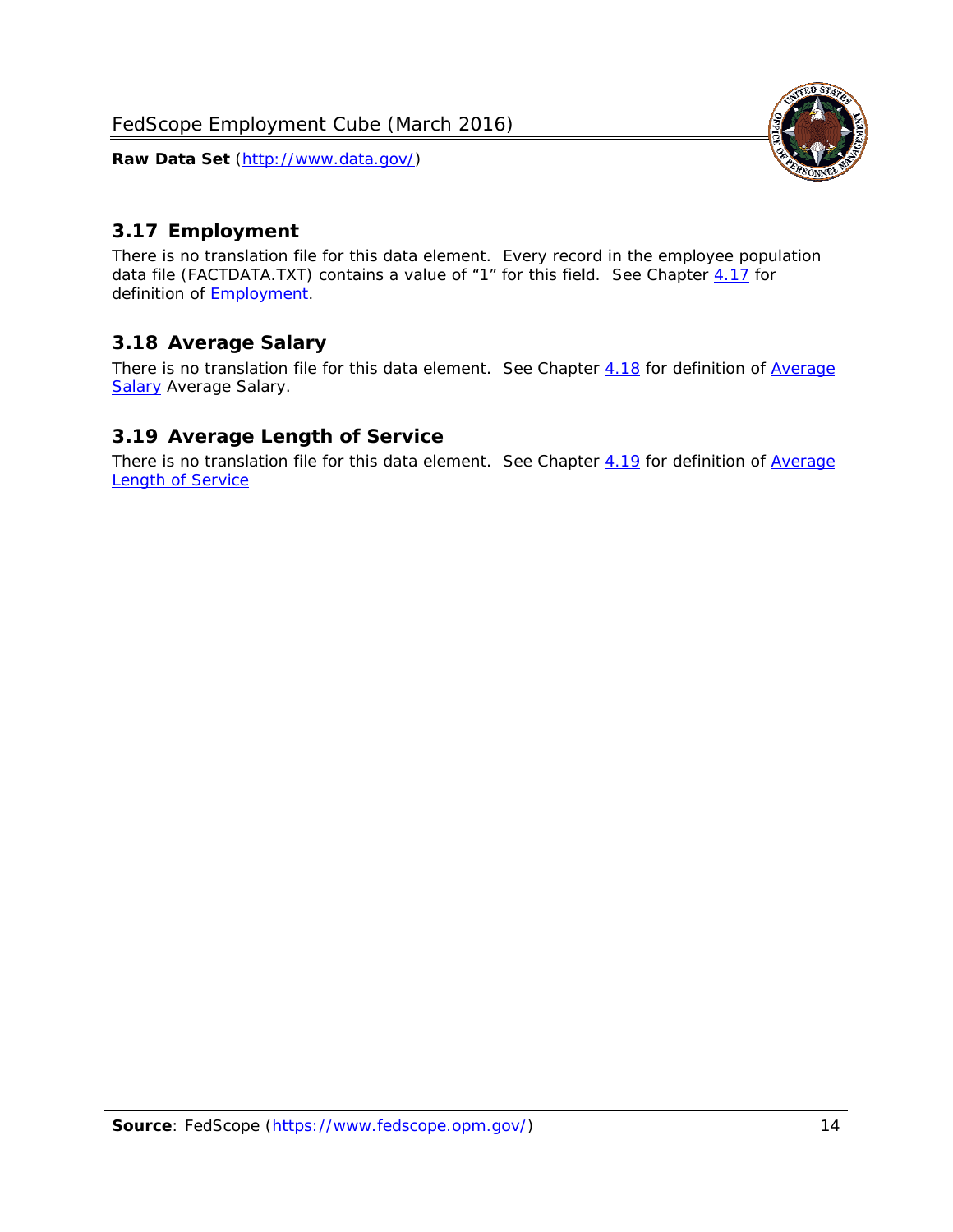

# <span id="page-15-0"></span>**4 DATA DEFINITIONS**

#### <span id="page-15-1"></span>*4.1 Agency*

The employing organization.

#### <span id="page-15-2"></span>*4.2 Location*

The official duty station of an employee. Locations in the United States are defined in terms of states. Locations outside the United States are defined in terms of countries and U.S. territories.

#### <span id="page-15-3"></span>*4.3 Age*

An employee's age. Age is displayed in five-year intervals, except for an initial interval of less than 20 years and a final interval of 65 years or more.

#### <span id="page-15-4"></span>*4.4 Education Level*

The extent of an employee's educational attainment from an accredited institution.

#### <span id="page-15-5"></span>*4.5 General Schedule & Equivalent Grade*

The General Schedule grade for pay plans in the General Schedule and Equivalent pay plan category (See [Pay Plan & Grade](#page-16-0)).

#### <span id="page-15-6"></span>*4.6 Length of Service*

The number of years of Federal civilian employment, creditable military service, and other service made creditable by specific legislation. Length of service is grouped by five-year intervals, except for:

- a. the initial intervals of less than 1 year, 1-2 years, and 3-4 years and
- b. the final interval of 35 years or more.

#### <span id="page-15-7"></span>*4.7 Occupation*

An employee's occupation as defined by the Office of Personnel Management (OPM).

#### <span id="page-15-8"></span>*4.8 Occupation Category*

Occupational categories are defined by the educational requirements of the occupation and the subject matter and level of difficulty or responsibility of the work.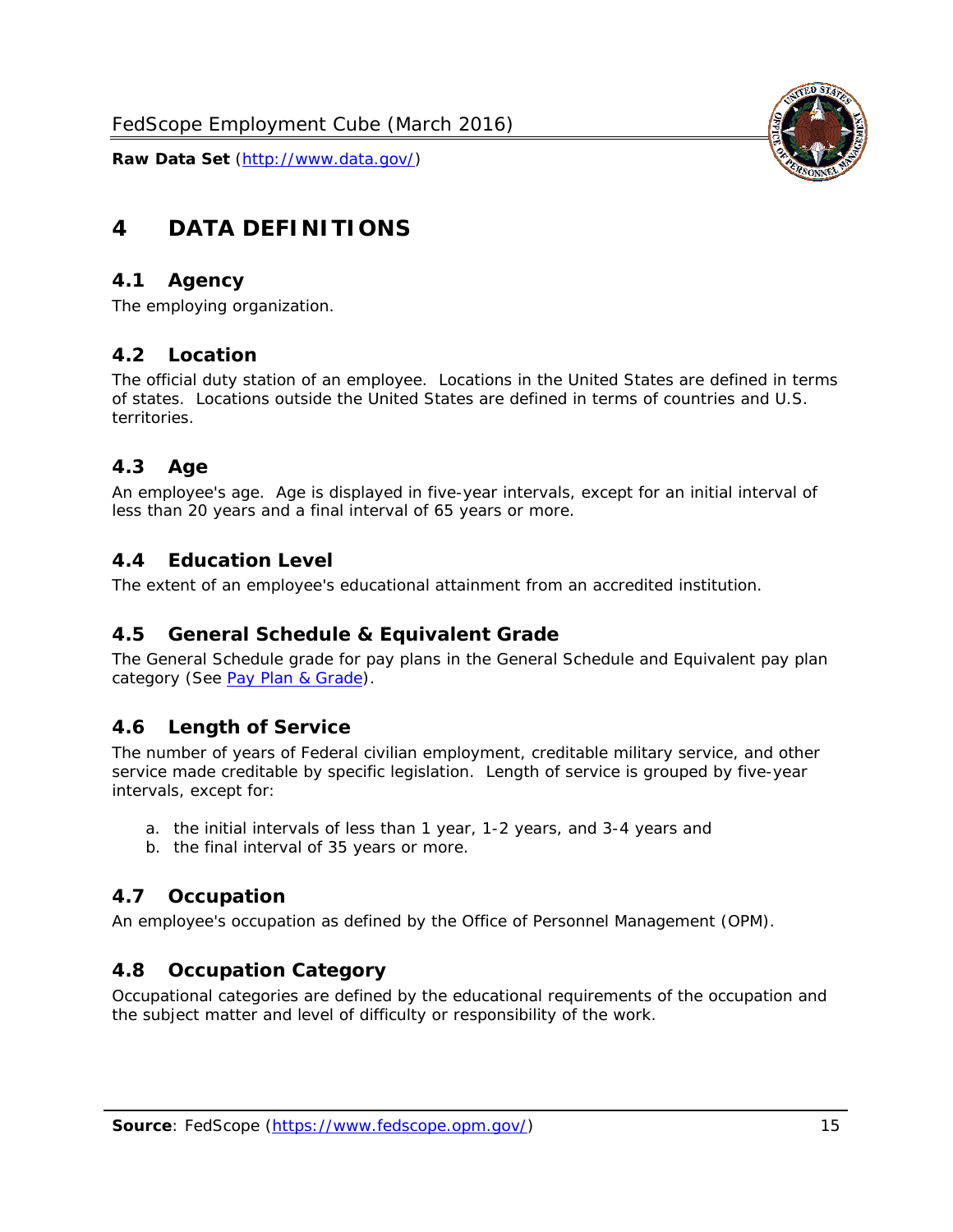

#### <span id="page-16-0"></span>*4.9 Pay Plan & Grade*

The pay system and, where applicable, the grade used to determine an employee's basic pay rate. Grade denotes a hierarchical position in a pay plan and is sometimes referred to as level, class, rank, or pay band.

## <span id="page-16-1"></span>*4.10 Salary Level*

An employee's adjusted basic pay, which is an annualized rate of pay. Adjusted basic pay is the sum of an employee's rate of basic pay plus any locality comparability payment and/or special pay adjustment for law enforcement officers. Salaries are grouped by \$10,000 intervals, except for an initial interval of less than \$20,000 and a final interval of \$180,000 or more.

An employee's actual earnings may be more or less than the annualized rate because of factors such as overtime, shift differentials, less than full time work, or leave without pay.

#### <span id="page-16-2"></span>*4.11 STEM Occupations*

Listing of occupations grouped into the following four occupational series:

- 1. **S**cience
- 2. **T**echnology
- 3. **E**ngineering
- 4. **M**athematics

#### <span id="page-16-3"></span>*4.12 Supervisory Status*

The nature of managerial, supervisory, or non-supervisory responsibility assigned to an employee's position.

#### <span id="page-16-4"></span>*4.13 Type of Appointment*

An employee's appointment in terms of permanence and competitiveness.

#### <span id="page-16-5"></span>*4.14 Work Schedule*

The time basis on which an employee is scheduled to work.

#### <span id="page-16-6"></span>*4.15 Work Status*

A combination of Type of Appointment and Work Schedule data elements. The Work Status data element is limited to "Non-Seasonal Full Time Permanent" and "Other Employees".

#### <span id="page-16-7"></span>*4.16 Date*

<span id="page-16-8"></span>The file date (e.g. March 2016 represented by 201603).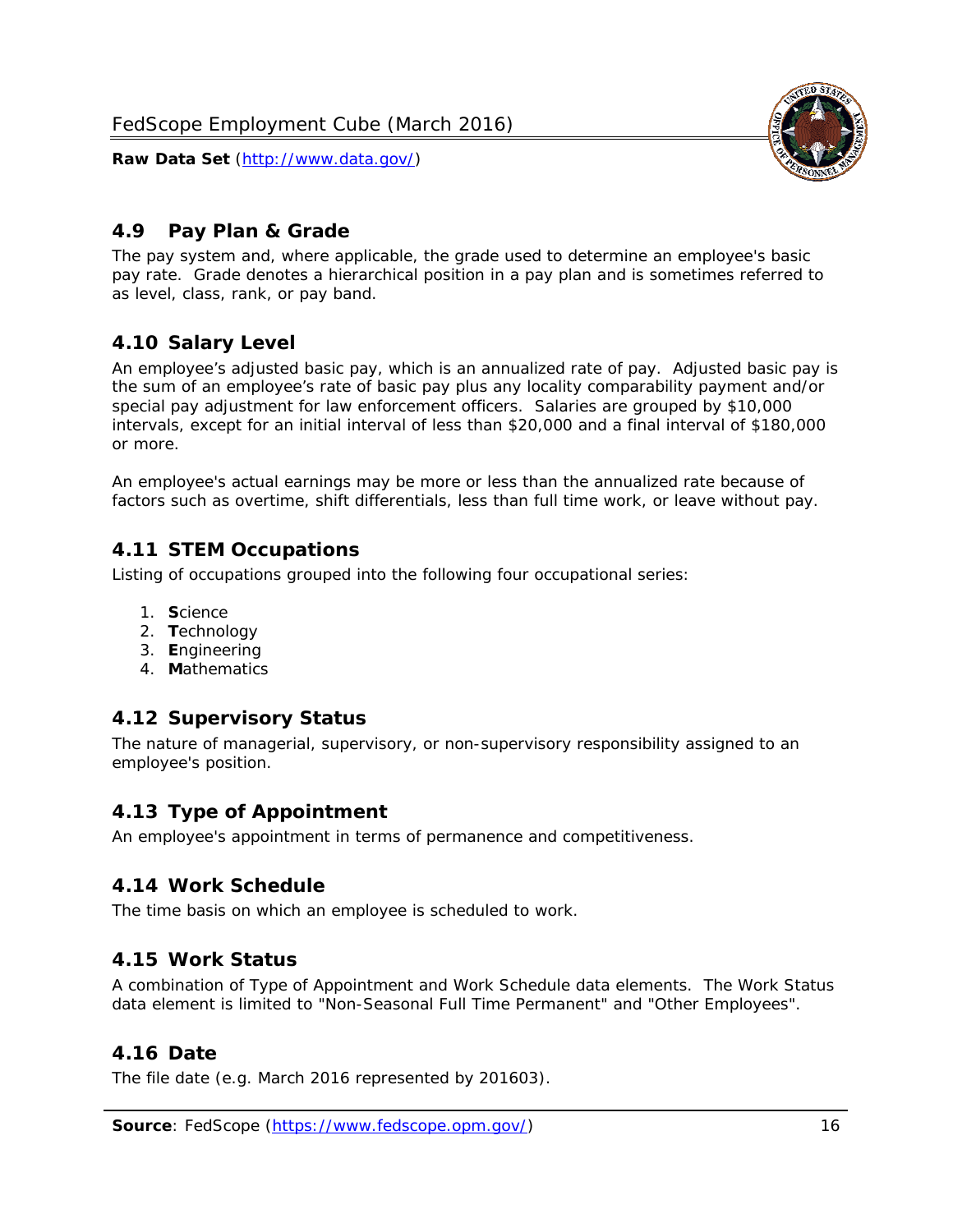

# <span id="page-17-0"></span>*4.17 Employment*

A measure representing the number of employees in pay status at the end of the quarter (or end of the pay period prior to the end of the quarter).

## <span id="page-17-1"></span>*4.18 Average Salary*

A measure representing the average adjusted basic pay, an annualized rate of pay. Adjusted basic pay is the sum of an employee's rate of basic pay and any locality comparability payment and/or special pay adjustment for law enforcement officers.

An employee's actual earnings may be more or less than the annualized rate because of factors such as overtime, shift differentials, less than full time work, or leave without pay.

Invalid salary values are excluded from the average. A large number of invalid values could invalidate the average. To obtain counts of invalid values, display the data using the Salary Level dimension (See [Salary Level\)](#page-16-1).

## <span id="page-17-2"></span>*4.19 Average Length of Service*

A measure representing the average number of years of Federal civilian employment and creditable military service.

Invalid values are excluded from the average. A large number of invalid values could invalidate the average. To obtain counts of invalid values, display the data using the Length of Service dimension (See [Length of Service](#page-15-6)).